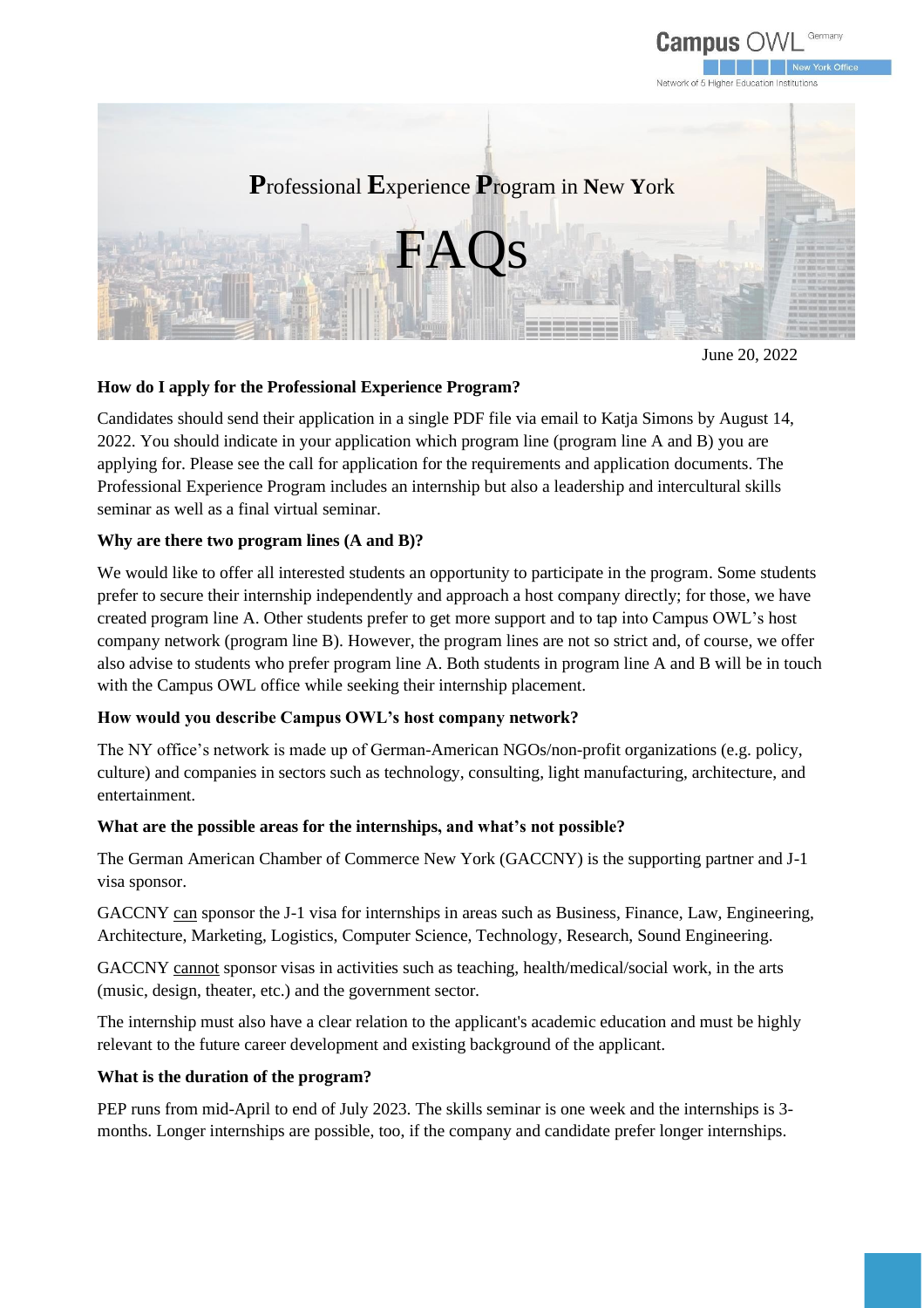## **Does the internship need to be in the New York metropolitan area?**

No, not necessarily. The introductory week with the skills seminar takes place in New York City. But it is possible to do the internship in another region in the United States as well.

## **Is there a guarantee that I get an internship if I am selected for PEP?**

No, there is no guarantee. If you are shortlisted for the PEP program, we will support you in securing an internship. You will only receive an official offer for a place in the PEP program if you are accepted by an internship provider who will host you. Only a placement in an organization or company will allow you to apply for a J-1 visa for interns.

## **What is the timeline for the application process?**

Candidates submit their application by August 14, 2022. Candidates will be notified by early September, if they are invited for an interview. Interview date is mid-September by video call. If we believe that your motivation, skills, and experience are an excellent match for the PEP program, we will start connecting you with companies/institutions in the Greater New York from in October and November. Selected candidates will apply for a J-1 visa in cooperation with the German American Chamber of Commerce in New York and the internship provider (December-February).

## **How many students will you accept to PEP?**

We have 10-12 places in the program for students from OWL.

## **What is the introductory week with the skills seminar?**

PEP provides a one-week preparatory skills seminar before participants start their internship in the New York metropolitan area (or elsewhere). The skills seminar offers intercultural orientation, workshops about how to use your professional network and how to develop your professional brand, as well as insights into transatlantic relations and professional work life with speakers from different professional backgrounds. The week also includes a social  $\&$  cultural program (e.g. welcome dinner, pizza night, museum visits, sightseeing). The students will stay in a hotel during this week (Sunday, April 16 to Friday, April 21), paid by Campus OWL. The dates for the seminar are April 17-21, 2023 (to be confirmed)

#### **What should I include in the letter of motivation?**

You should explain why you are interested in participating in the program. Explain how the program helps you achieve your goals and how it relates to your studies. Describe your skills and experiences and why you are interested in doing an internship in the New York metropolitan area (or elsewhere in the United States) and participating in the skills seminar. For program line A, please indicate the companies/organizations you will apply for. For program line B, please indicate the industry focus/areas you would like to intern in.

#### **Is it possible to apply if you are a recent graduate?**

In order to apply you should be enrolled as a student at one of the OWL universities at the time the program takes place: summer semester 2023.

# **Do I need to prove English language skills?**

You don't need to document your language skills with a language certificate. However, you will need to have very good command of spoken and written English (B2 at a minimum). If in doubt, you can take the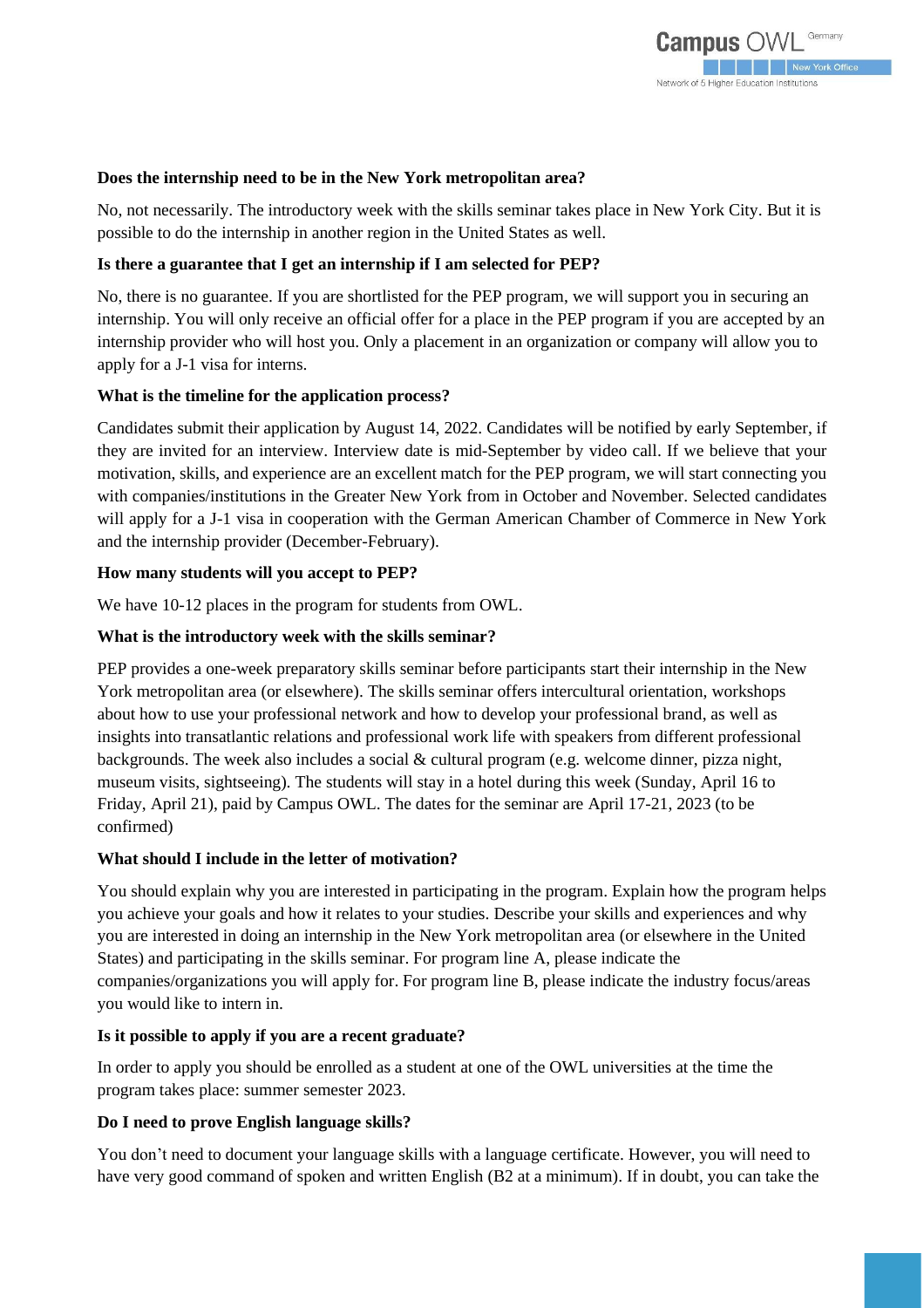free DAAD *Sprachnachweis* at your university. If you are selected for an interview, the interview will be conducted in English only. Your English language skills will also be verified during the visa application process during a phone interview.

## **Who should write the letter of recommendation?**

The professor/lecturer should ideally be affiliated with the university/university of applied sciences where you are enrolled. If you are a new student and have no contacts yet at your current university/university of applied sciences, you can also provide a letter of recommendation from your previous institution.

This recommendation letter can also be used for the internship application and for the J-1 visa application.

Please use the letter of recommendation template provided on the website: https://www.campusowl.org/experience-abroad/

#### **Are the internships paid?**

It is up to the host organization/company to use their discretion to set payment policies for interns. Campus OWL is not involved in this decision.

## **Is there a scholarship to support my stay in NY?**

Participants will be considered for a scholarship under the DAAD PROMOS funding scheme or other funding tools for travel and stay by their universities. These funding tools will only cover parts of the expenses abroad. For further information regarding PROMOS, contact the International Office at your university.

#### **Do you offer help with accommodation?**

Campus OWL New York will organize and pay for accommodation during the skills seminar week in New York City. You are responsible for securing accommodation during your internship. Depending on where you are doing your internship (in New York City or in the metropolitan area) there are different options. The Campus OWL office may also offer information on rooms that are rented to individuals on a short-term basis upon request.

Possible housing options in New York City, for example:

http://www.kolpingny.org/hostel.cfm https://marklenyc.org/ [https://www.ihouse-nyc.org](https://www.ihouse-nyc.org/)

short-term rental platforms

#### **What are the estimated living expenses in NY?**

Living in NY is expensive. We estimate that you will need approx. \$1400-\$2000 per month (accommodation \$800-\$1400, \$127 metro card, \$400 living expenses, \$40 health insurance, \$30 phone plan etc. – estimated costs per month).

#### **Do I need a visa to do an internship in the US?**

Yes, a J-1 visa is required for an internship in the U.S. You will apply for the visa only after you have been chosen to take part in PEP and have secured an internship placement. The German American Chamber of Commerce in New York will be your visa sponsor. Campus OWL New York will cover the 700\$ fee for issuance of the DS-2019 (certificate of eligibility for the J-1 visa). You will have to cover the costs for the SEVIS fee (ca. 200 $\epsilon$ ) and the U.S. Consulate fee for the visa (ca. 130 $\epsilon$ ). In order to obtain your visa, you must make an in-person appointment with the US embassy in Frankfurt, Munich, or Berlin.